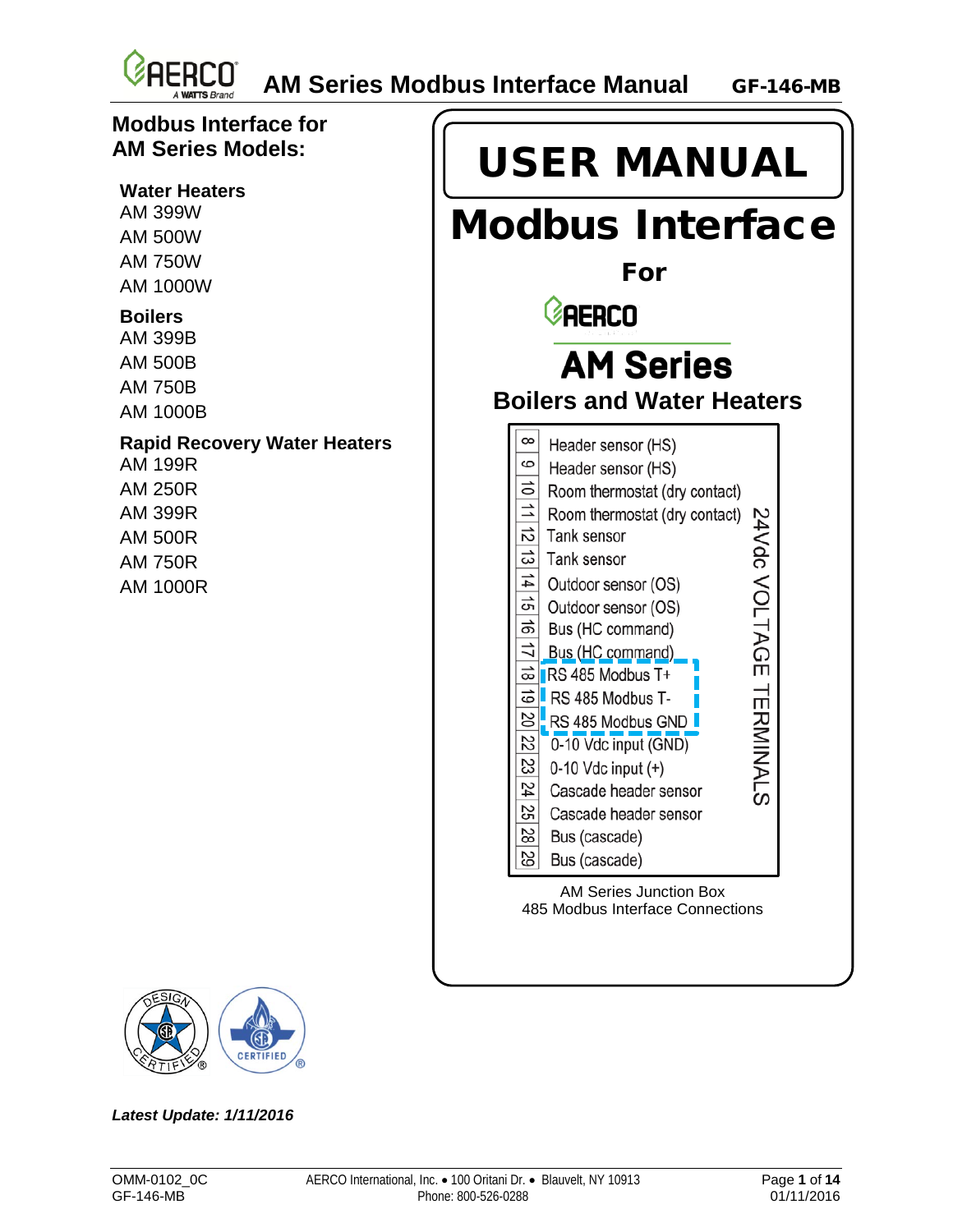

#### **AM Series Modbus Interface Manual** GF-146-MB

#### DISCLAIMER

The information contained in this manual is subject to change without notice from AERCO International, Inc. AERCO makes no warranty of any kind with respect to this material, including, but not limited to, implied warranties of merchantability and fitness for a particular application. AERCO International is not liable for errors appearing in this manual, nor for incidental or consequential damages occurring in connection with the furnishing, performance, or use of these materials.

**AERCO Technical Support:**

(Mon–Fri, 8am-5pm EST)

**1 (800) 526-0288**

#### TABLE OF CONTENTS

| CHAPTER 2: ERROR, STATE, AND, STATUS TABLES 10 |  |
|------------------------------------------------|--|
|                                                |  |
|                                                |  |
|                                                |  |
|                                                |  |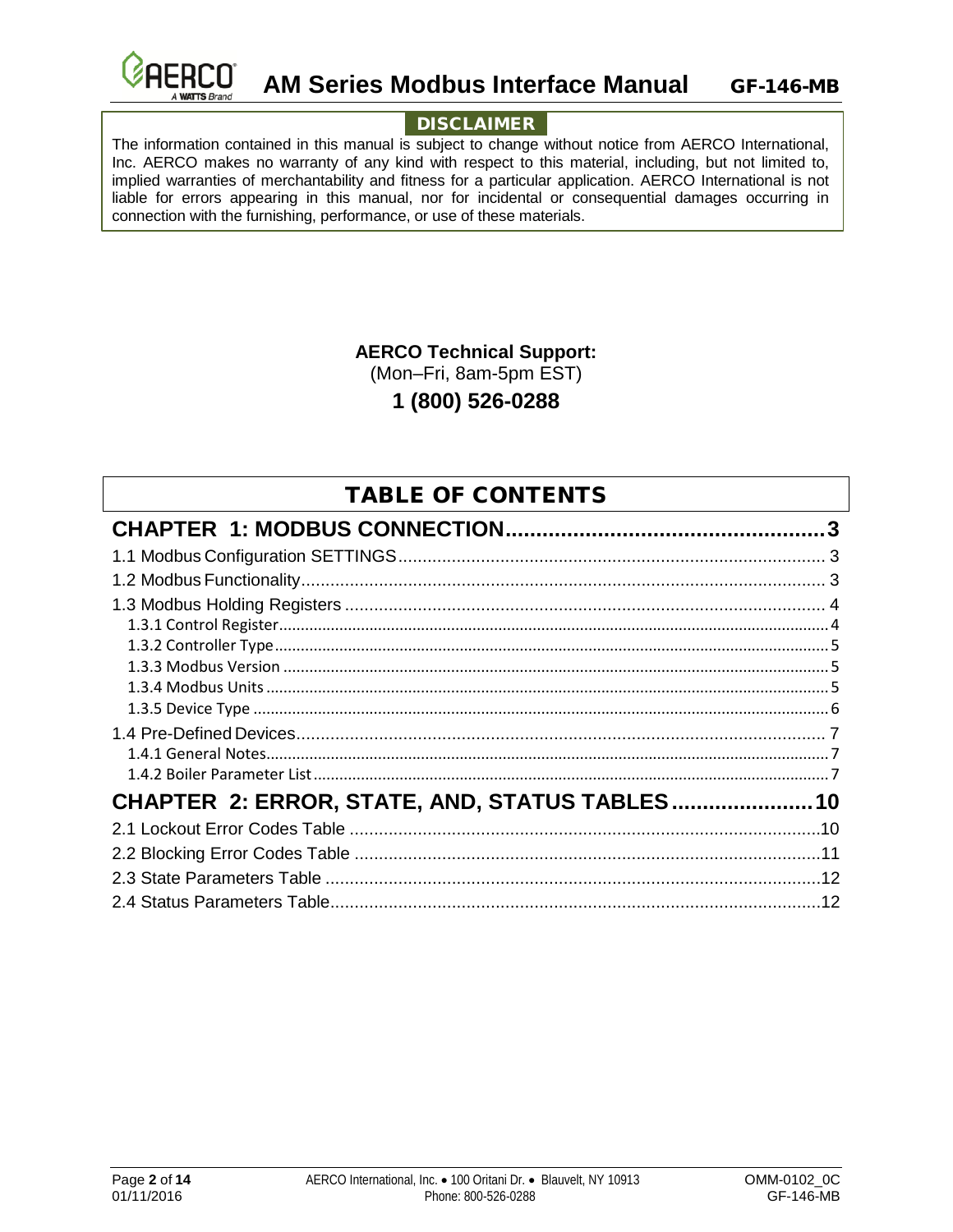

# <span id="page-2-0"></span>CHAPTER 1: MODBUS CONNECTION

#### <span id="page-2-1"></span>1.1 MODBUS CONFIGURATION SETTINGS

The table below summarizes the Modbus configuration details.

| <b>Modbus Configuration Settings</b> |                                                    |  |  |  |  |
|--------------------------------------|----------------------------------------------------|--|--|--|--|
| Protocol                             | Modbus RTU                                         |  |  |  |  |
| Default address                      | 0x01 (settable via parameter 3085)                 |  |  |  |  |
| <b>Supported Modbus</b>              | Read Holding registers (0x03) Write single holding |  |  |  |  |
| commands                             | register (0x06)                                    |  |  |  |  |
| Baud rate                            | 9600bps                                            |  |  |  |  |
| Data Length                          | 8                                                  |  |  |  |  |
| Parity                               | None                                               |  |  |  |  |
| <b>Stop Bits</b>                     | (settable via parameter 3086)<br>2                 |  |  |  |  |
| Physical layer                       | RS485 (two wire + optional GND)                    |  |  |  |  |

The default setting for the Modbus (dependent) address is 1. The address setting resides in the e2prom of the interface and can be changed if required. This can be done via parameter 3085 in the AM unit Factory Menu. The number of stop bits can be changed via parameter 3086. For further information on Factory Menu parameters, consult Appendix B in user Manual GF-146.

Multiple holding registers can be read (up to all of the available registers for the device), writing of holding registers is limited to one register at a time.

## <span id="page-2-2"></span>1.2 MODBUS FUNCTIONALITY

The basic modbus functionality gives control over the devices connected by their Modbus interface. The control includes building management systems, remote displays, and PLC control.

On installation, all AM Series devices must be set at a unique Modbus address. To connect to networks other than modbus, bus converters can be connected to the system. The optional bus converter can then scans these addresses for active devices, and map them on the network it needs to convert to. The AERCO ProtoNode Gateway can be used for conversion to BACnet, LonWorks, Metasys N2, and Modbus TCP protocols. For further information, see the ProtoNode Gateway user manual, GF-129.

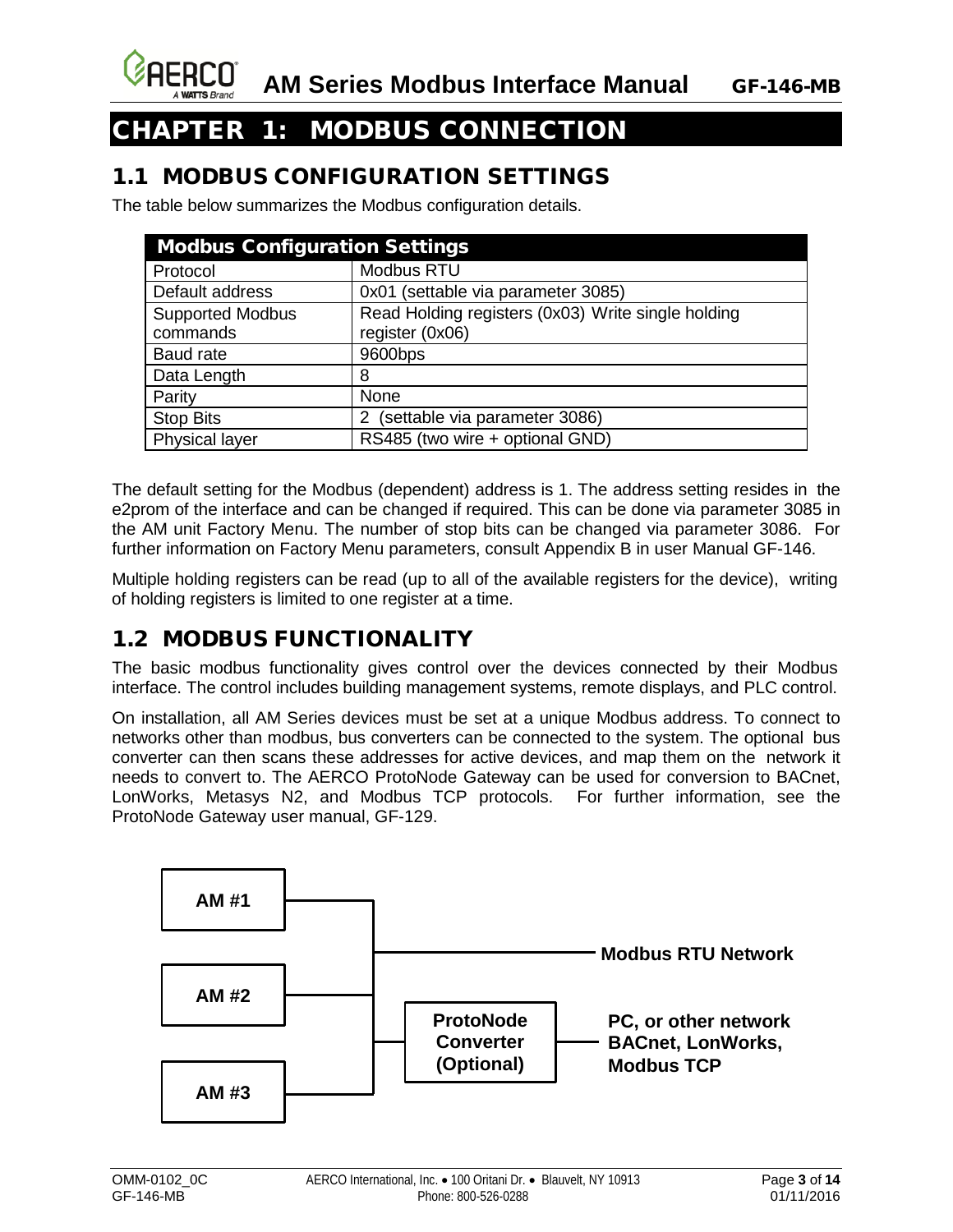# <span id="page-3-0"></span>1.3 MODBUS HOLDING REGISTERS

Modbus communicates using words (the contents of 16bit holding registers). The data that is offered is organized as a list of bytes.

Depending on the type of Modbus software used, the holding register addressing range starts either at 0x0000 or at 0x0001. If your Modbus software starts addressing from 0x0000 you can use the holding register addresses shown in the table above. If your Modbus software addressing range starts at 0x0001 then add 1 to the holding register addresses listed in the table above. This is also true for the various test tools available for Modbus.

## <span id="page-3-1"></span>**1.3.1 Control Register**

A special control register is implemented to secure certain modbus actions / commands. To activate these actions / commands, first, the control register must be written.

#### CAUTION!

This must be done only when initiating a write command to a holding register. Do not send this command when no write enable is needed to prevent holding registers from being corrupted.

| <b>Control Register Parameter</b> |      |               |   |                         |                                       |                                               |  |
|-----------------------------------|------|---------------|---|-------------------------|---------------------------------------|-----------------------------------------------|--|
| <b>Holding</b><br><b>Register</b> |      | <b>Access</b> |   | <b>Parameter Name</b>   | <b>Automatic</b><br><b>Conversion</b> | Range                                         |  |
|                                   |      | R             | W |                         |                                       |                                               |  |
| 99                                | 0063 | X             | X | <b>Control register</b> | $\overline{\phantom{a}}$              | Bit0: Write enable<br>Bit14: Controller Reset |  |

When no Modbus communication (reading or writing) is sensed for more than 4.0 Seconds the *control register* bits will be reset. The bits will also be reset when undefined bits (i.e. other than bits 0 and 14) are set.

#### *1.3.1.1 Write Enable*

The 'Write enable' register controls the reading and writing of the holding registers. 'Write enable' =  $0$ : the data in the holding register is read only.

'Write enable' = 1: the data in the holding register can be written.

#### CAUTION!

Writing of parameters with a different value is limited to 10,000 times. All (CH,DHW) set points and parameters are for preset only, they can be changed with an average of two changes per day, but are NOT to be used for dynamic temperature control!

#### *1.3.1.2 Controller Reset*

A controller may be reset (only) when it is in error. Only Lock out errors can be reset. When the controller is in error, it can be reset by setting bit 14 to the control holding register (0x0063) of the Modbus interface. The Interface board then sends a reset command to the controller over the Argus Link bus. Once it has done this, it resets the reset bit of the Control holding register.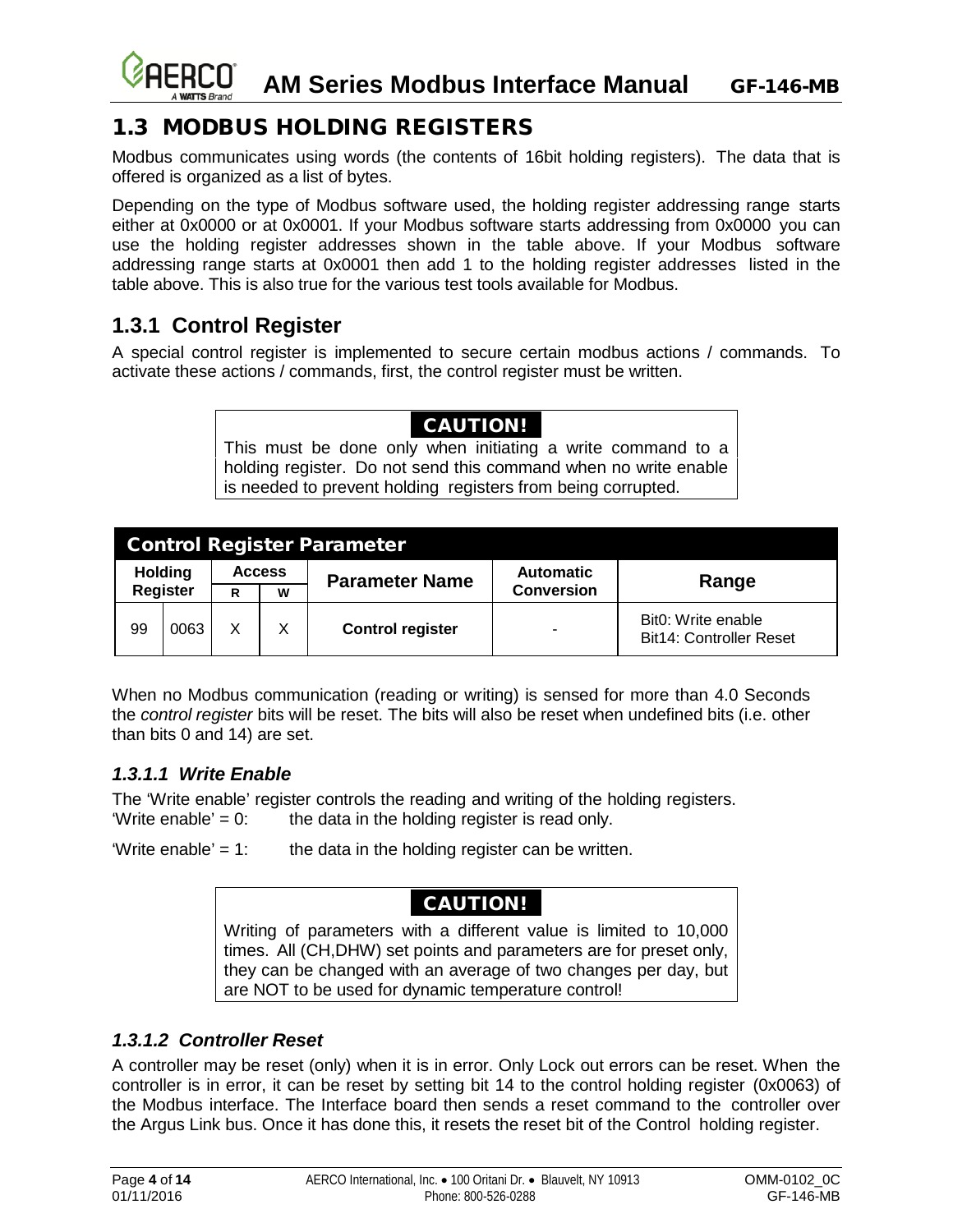

## <span id="page-4-0"></span>**1.3.2 Controller Type**

For easier handling of holding registers, the data format can be changed on the modbus interface. This means that all unit conversion is done in the modbus interface (for both reading and writing data).

| <b>Controller Type Parameter</b> |      |   |                       |                           |                   |                |  |
|----------------------------------|------|---|-----------------------|---------------------------|-------------------|----------------|--|
| <b>HOLDING</b><br><b>ACCESS</b>  |      |   | <b>PARAMETER NAME</b> | <b>AUTOMATIC</b>          | <b>RANGE</b>      |                |  |
| <b>REGISTER</b>                  |      | R | W                     |                           | <b>CONVERSION</b> |                |  |
| -97                              | 0061 | X |                       | Main Control Group Number |                   | $0000 - 10000$ |  |

The group number will identify the Main Control Group number which identifies specific system settings.

#### <span id="page-4-1"></span>**1.3.3 Modbus Version**

For easier handling of holding registers, the data format can be changed on the modbus interface. This means that all unit conversion is done in the modbus interface (for both reading and writing data).

|    | <b>Modbus Version Parameter</b> |   |               |                       |                   |              |  |  |
|----|---------------------------------|---|---------------|-----------------------|-------------------|--------------|--|--|
|    | <b>HOLDING</b>                  |   | <b>ACCESS</b> | <b>PARAMETER NAME</b> | <b>AUTOMATIC</b>  | <b>RANGE</b> |  |  |
|    | <b>REGISTER</b>                 | R | W             |                       | <b>CONVERSION</b> |              |  |  |
| 98 | 0062                            | v |               | <b>Modbus Version</b> |                   |              |  |  |

On readout the value can be displayed with the unit set in this holding register without conversion other than decimal point correction. So 12 is 1.2.

#### <span id="page-4-2"></span>**1.3.4 Modbus Units**

For easier handling of holding registers, the data format can be changed on the modbus interface. This means that all unit conversion is done in the modbus interface (for both reading and writing data).

|                 | <b>Modbus Units Parameter</b> |               |  |                       |                   |                                      |  |  |
|-----------------|-------------------------------|---------------|--|-----------------------|-------------------|--------------------------------------|--|--|
| <b>HOLDING</b>  |                               | <b>ACCESS</b> |  | <b>PARAMETER NAME</b> | <b>AUTOMATIC</b>  | <b>RANGE</b>                         |  |  |
| <b>REGISTER</b> |                               | W<br>R        |  |                       | <b>CONVERSION</b> |                                      |  |  |
| 100             | 0064                          | Χ             |  | Modbus Units          |                   | Bit0: $°C$ / $°F$<br>Bit1: bar / psi |  |  |

To change the units, first enable writing in the control register, and then set the appropriate configuration bits in the *Modbus Units* register.

To enable decimals on readout, values are multiplied before they are stored in the holding register. They must be divided on readout to obtain the original value.

| Temperatures: | resolution xxx.xx | factor 100 | Unit as set in Unit register |
|---------------|-------------------|------------|------------------------------|
| Voltages:     | resolution xx.x   | factor 10  | Unit as set in Unit register |

On readout the value can be displayed with the unit set in this holding register without conversion other than decimal point correction.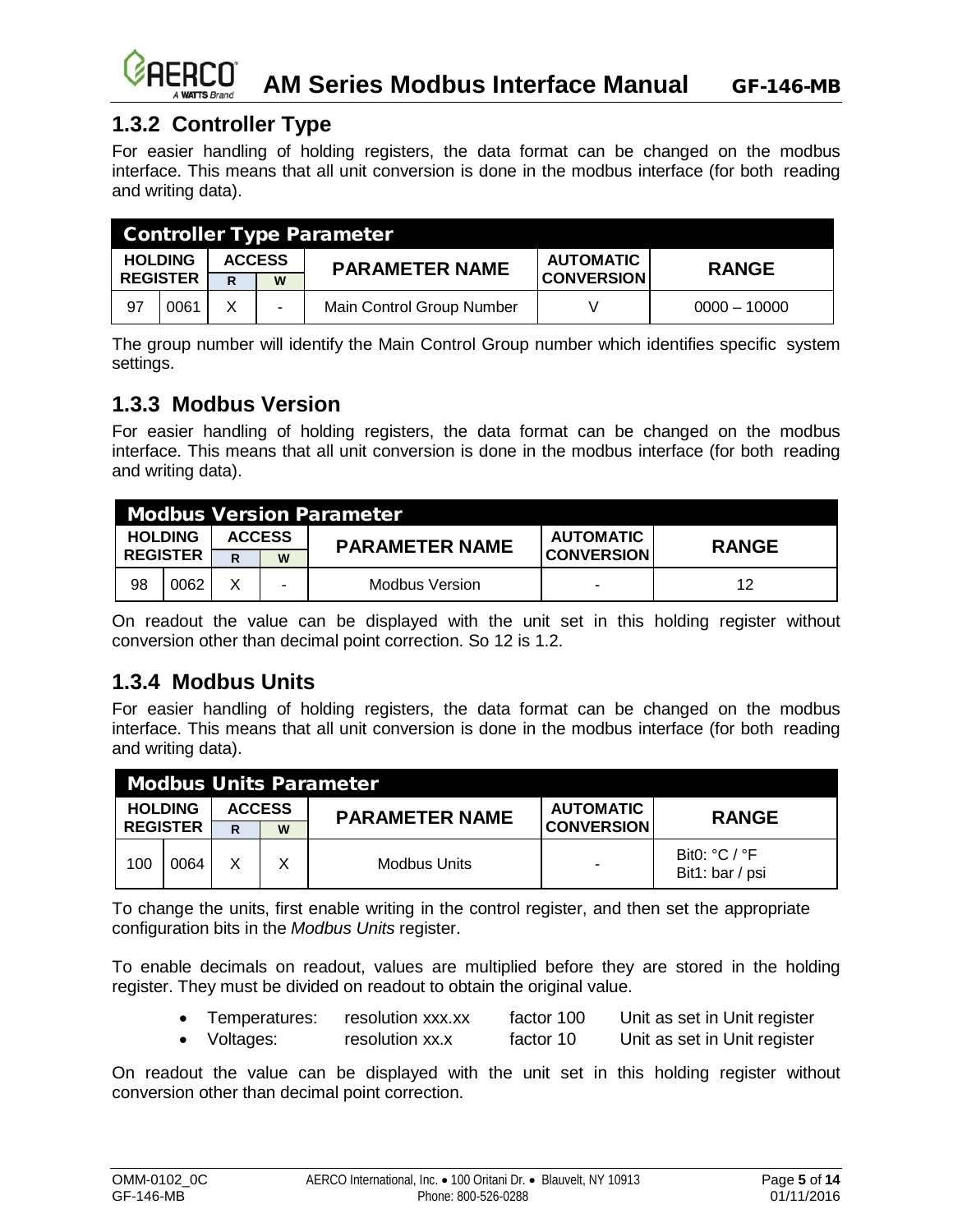#### FRCN **AM Series Modbus Interface Manual** GF-146-MB

# <span id="page-5-0"></span>**1.3.5 Device Type**

In a complete bus system a lot of different devices may be connected. All these devices supply different data in their holding registers. To make a universal format for equal devices a device type is defined:

| <b>Device Type Definition</b> |                                                                 |  |  |  |
|-------------------------------|-----------------------------------------------------------------|--|--|--|
| <b>I DEVICE TYPE I</b>        | <b>FUNCTION</b>                                                 |  |  |  |
|                               | Managing Boiler / Stand-alone Boiler (with build in controller) |  |  |  |
|                               | Dependent Boiler                                                |  |  |  |

When reading this *Device Type* register, the fixed format can be found.

#### NOTE

In some systems the format is defined by the address of the device.

|                | <b>Device Type Parameter</b> |               |   |                       |                   |                                                                                               |  |  |
|----------------|------------------------------|---------------|---|-----------------------|-------------------|-----------------------------------------------------------------------------------------------|--|--|
| <b>HOLDING</b> |                              | <b>ACCESS</b> |   | <b>PARAMETER NAME</b> | <b>AUTOMATIC</b>  | <b>RANGE</b>                                                                                  |  |  |
|                | <b>REGISTER</b>              | R             | W |                       | <b>CONVERSION</b> |                                                                                               |  |  |
| 101            | 0065                         | X             | ۰ | <b>Device Type</b>    |                   | $1 =$ Managing or Stand-<br>alone Boiler<br>$2 = Department$ Boiler<br>$3 = n/a$<br>$4 = n/a$ |  |  |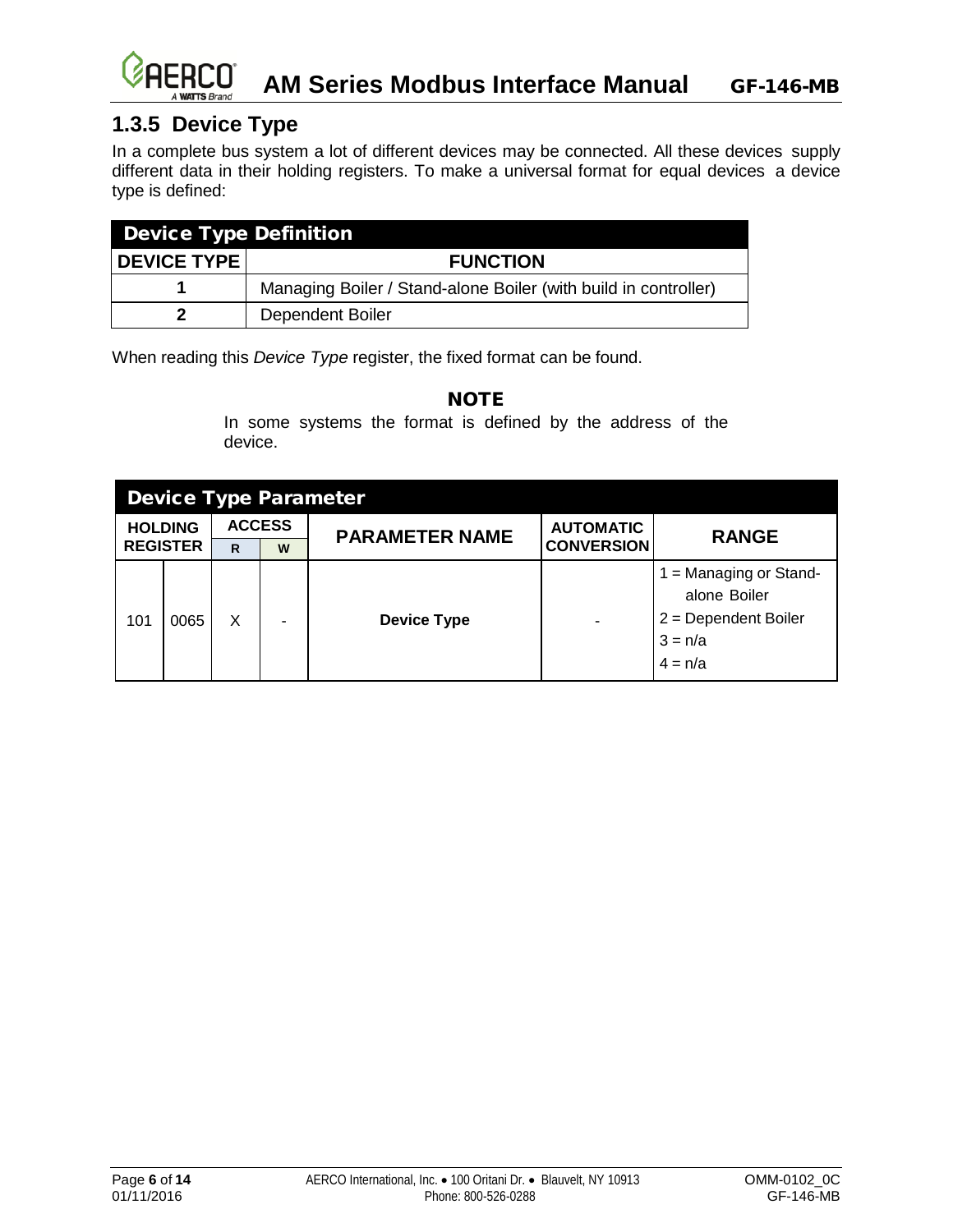# <span id="page-6-0"></span>1.4 PRE-DEFINED DEVICES

#### <span id="page-6-1"></span>**1.4.1 General Notes**

For all devices, empty or not, available holding registers return 0. When it is not implemented, requests can be ignored by the Modbus device.

Holding registers below 99 are reserved for legacy devices, and are optional. The functionality of these registers is not changed or influenced by this specification.

<span id="page-6-2"></span>

| <b>Boiler Parameters</b> |                                   |              |                          |                            |                                       |                                                           |  |  |
|--------------------------|-----------------------------------|--------------|--------------------------|----------------------------|---------------------------------------|-----------------------------------------------------------|--|--|
|                          | <b>HOLDING</b><br><b>REGISTER</b> | R.           | <b>ACCESS</b><br>W       | <b>PARAMETER NAME</b>      | <b>AUTOMATIC</b><br><b>CONVERSION</b> | <b>RANGE</b>                                              |  |  |
| 100                      | 0064                              | X            | X                        | <b>Modbus Units</b>        |                                       | Bit0: °C / °F Bit1: bar / psi                             |  |  |
| 101                      | 0065                              | $\mathsf{X}$ | $\blacksquare$           | Device type                |                                       | 1 = Managing / Stand-alone Boiler<br>2 = Dependent Boiler |  |  |
| 102                      | 0066                              | X            | $\overline{a}$           | State                      | $\blacksquare$                        | See state table in Section 2.3                            |  |  |
| 103                      | 0067                              | X            | $\overline{\phantom{a}}$ | <b>Status</b>              |                                       | See status table in Section 2.4                           |  |  |
| 104                      | 0068                              | X            | $\blacksquare$           | Error Code                 | $\overline{a}$                        | See error list in Section 2.1                             |  |  |
| 105                      | 0069                              | X            | $\overline{\phantom{a}}$ | <b>Warning Code</b>        | $\blacksquare$                        | See warning list in Section 2.2                           |  |  |
| 106                      | 006A                              | X            | X                        | <b>Boiler CH setpoint</b>  | $\vee$                                | Depending on units °C / °F                                |  |  |
| 107                      | 006B                              | X            | X                        | <b>Boiler DHW setpoint</b> | $\vee$                                | Depending on units °C / °F                                |  |  |
| 108                      | 006C                              | X            | X                        | <b>Boiler operation</b>    | $\blacksquare$                        | 0.x                                                       |  |  |
| 109                      | 006D                              | X            | X                        | DHW type                   | $\blacksquare$                        | 0.x                                                       |  |  |
| 110                      | 006E                              | X            | X                        | <b>CH</b> mode             | $\blacksquare$                        | 0.x                                                       |  |  |
| 111                      | 006F                              | X            | X                        | <b>DHW</b> mode            | $\overline{\phantom{0}}$              | 0.x                                                       |  |  |
| 112                      | 0070                              | X            | $\overline{\phantom{a}}$ | Supply temperature         | $\vee$                                | Depending on units °C / °F                                |  |  |
| 113                      | 0071                              | X            | $\overline{\phantom{a}}$ | Return temperature         | $\vee$                                | Depending on units °C / °F                                |  |  |
| 114                      | 0072                              | X            | ä,                       | DHW temperature            | $\vee$                                | Depending on units °C / °F                                |  |  |
| 115                      | 0073                              | X            |                          | Flue gas temperature       | $\vee$                                | Depending on units °C / °F                                |  |  |
| 116                      | 0074                              | X            |                          | Heat exchanger temperature | $\vee$                                | Depending on units °C / °F                                |  |  |
| 117                      | 0075                              | X            |                          | <b>Firing Rate</b>         | $\vee$                                | 0100%                                                     |  |  |
| 118                      | 0076                              | X            |                          | Min Firing Rate            | $\vee$                                | 0100%                                                     |  |  |
| 119                      | 0077                              | X            |                          | Flame current              | $\vee$                                | 0.x uA                                                    |  |  |
| 120                      | 0078                              | X            |                          | Water pressure             | $\vee$                                | Depending on units 0.x bar/psi                            |  |  |
| 121                      | 0079                              | X            |                          | Analog in                  | $\vee$                                | 0.10,0V                                                   |  |  |
| 122                      | 007A                              | X            |                          | Analog out                 | $\vee$                                | 0.10,0V                                                   |  |  |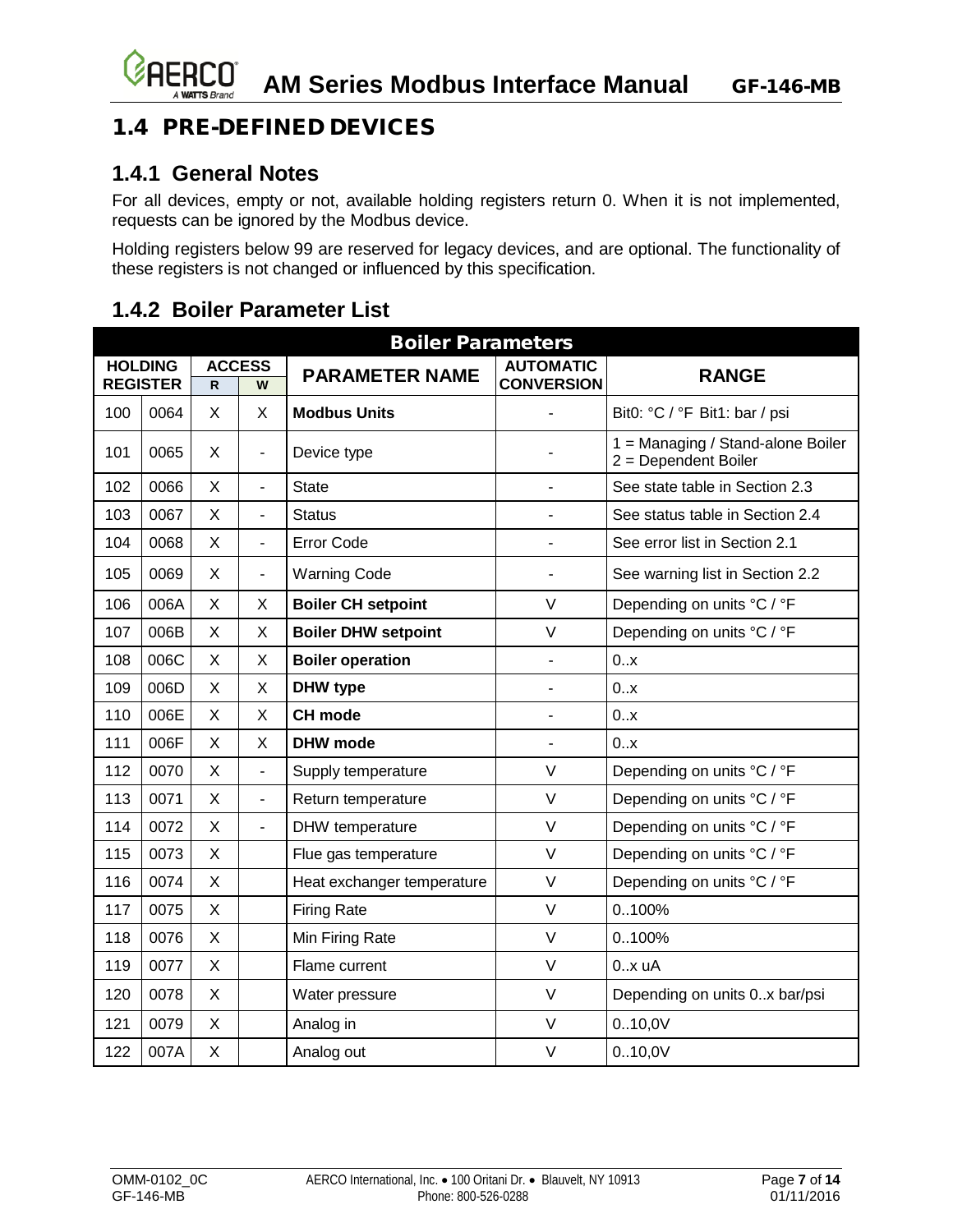

#### **AM Series Modbus Interface Manual** GF-146-MB

| <b>Boiler Parameters</b> |                 |                |                          |                                          |                   |                                                                                                                                                                                                                                   |  |  |
|--------------------------|-----------------|----------------|--------------------------|------------------------------------------|-------------------|-----------------------------------------------------------------------------------------------------------------------------------------------------------------------------------------------------------------------------------|--|--|
|                          | <b>HOLDING</b>  | <b>ACCESS</b>  |                          | <b>PARAMETER NAME</b>                    | <b>AUTOMATIC</b>  | <b>RANGE</b>                                                                                                                                                                                                                      |  |  |
|                          | <b>REGISTER</b> | $\mathsf{R}$   | W                        |                                          | <b>CONVERSION</b> |                                                                                                                                                                                                                                   |  |  |
| 123                      | 007B            | X              |                          | Information:<br>(optionally implemented) |                   | Bit0: On/Off - Flame Signal Bit1:<br>Ok/Nok - Water level<br>Bit2: Ok/Nok - Low gas pressure<br>Bit3: Ok/Nok - High gas pressure<br>Bit4: On/Off - Air pressure<br>Bit5: Ok/Nok - Blocked flue Bit6:<br>On/Off - Air damper Bit7: |  |  |
| 124                      | 007C            | X              |                          | CH pump                                  | $\vee$            | 0/100 or 0100%                                                                                                                                                                                                                    |  |  |
| 125                      | 007D            | X              |                          | DHW pump                                 | $\vee$            | 0/100 or 0100%                                                                                                                                                                                                                    |  |  |
| 126                      | 007E            | X              |                          | Ignition count OK                        |                   | 0.65536, resolution 16                                                                                                                                                                                                            |  |  |
| 127                      | 007F            | X              |                          | Ignition count Failed                    |                   | 065536, resolution 1                                                                                                                                                                                                              |  |  |
| 128                      | 0080            | X              | $\blacksquare$           | <b>Flame count Failed</b>                |                   | 0.65536, resolution 1                                                                                                                                                                                                             |  |  |
| 129                      | 0081            | X              |                          | Burner High hours / CH<br>Hours          |                   | 0.65536 hours                                                                                                                                                                                                                     |  |  |
| 130                      | 0082            | X              | $\blacksquare$           | Burner Med hours / DHW<br>Hours          |                   | 0.65536 hours                                                                                                                                                                                                                     |  |  |
| 131                      | 0083            | X              | $\blacksquare$           | <b>Burner Low hours</b>                  |                   | 0.65536 hours                                                                                                                                                                                                                     |  |  |
|                          |                 | $\overline{a}$ | ÷,                       | Reserved                                 |                   |                                                                                                                                                                                                                                   |  |  |
| 150                      | 0096            | X              |                          | Dependent State                          | $\blacksquare$    | See state table                                                                                                                                                                                                                   |  |  |
| 151                      | 0097            | X              | $\blacksquare$           | <b>Dependent Status</b>                  |                   | See status table                                                                                                                                                                                                                  |  |  |
| 152                      | 0096            | X              | $\overline{\phantom{a}}$ | Dependent Error Number                   |                   | See error list                                                                                                                                                                                                                    |  |  |
| 153                      | 0096            | X              | $\overline{\phantom{a}}$ | Dependent Firing Rate                    | $\vee$            | 0100%                                                                                                                                                                                                                             |  |  |
|                          |                 |                |                          | Reserved                                 | $\blacksquare$    |                                                                                                                                                                                                                                   |  |  |
| 199                      | 00C7            | $\overline{a}$ |                          | Reserved                                 | $\blacksquare$    |                                                                                                                                                                                                                                   |  |  |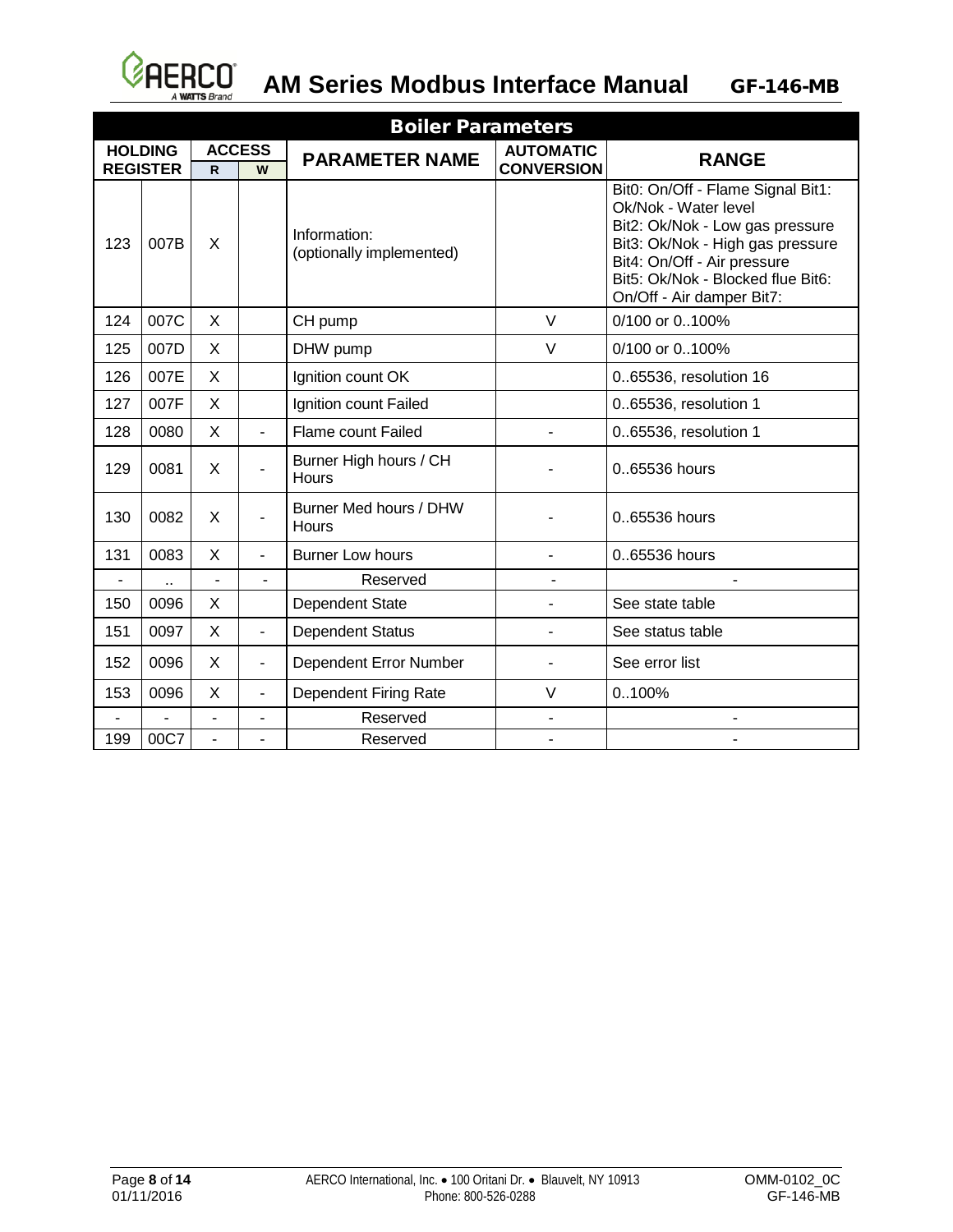

# **AM Series Modbus Interface Manual**

| <b>Controller (Managing) Parameters</b> |      |                          |                          |                                            |                                       |                             |  |
|-----------------------------------------|------|--------------------------|--------------------------|--------------------------------------------|---------------------------------------|-----------------------------|--|
| <b>HOLDING</b><br><b>REGISTER</b>       |      | <b>ACCESS</b><br>R<br>W  |                          | <b>PARAMETER NAME</b>                      | <b>AUTOMATIC</b><br><b>CONVERSION</b> | <b>RANGE</b>                |  |
| 200                                     | 00C8 | X                        |                          | <b>Controller State</b>                    |                                       | See controller state table  |  |
| 201                                     | 00C9 | X                        |                          | <b>Controller Status</b>                   |                                       | See controller status table |  |
| 202                                     | 00CA | $\mathsf{X}$             |                          | <b>Controller Error Code</b>               |                                       | See controller error list   |  |
| 203                                     | 00CB | X                        |                          | <b>Controller Warning Code</b>             |                                       | See controller warning list |  |
| 204                                     | 00CC | X                        | X                        | <b>Controller CH setpoint</b>              | $\vee$                                | Depending on units °C / °F  |  |
| 205                                     | 00CD | X                        | X                        | <b>Controller DHW setpoint</b>             | $\vee$                                | Depending on units °C / °F  |  |
| 206                                     | 00CE | X                        | X                        | <b>High Outdoor Air temperature</b>        | $\vee$                                | Depending on units °C / °F  |  |
| 207                                     | 00CF | X                        | X                        | Minimum outdoor air setpoint               | $\vee$                                | Depending on units °C / °F  |  |
| 208                                     | 00D0 | X                        | X                        | Low outdoor air temperature                | $\vee$                                | Depending on units °C / °F  |  |
| 209                                     | 00D1 | X                        | X                        | <b>Maximum Outdoor air setpoint</b>        | $\vee$                                | Depending on units °C / °F  |  |
| 210                                     | 00D2 | X                        | X                        | <b>Outdoor air shutdown</b><br>temperature | $\vee$                                | Depending on units °C / °F  |  |
| 211                                     | 00D3 | X                        | X                        | <b>Night Setback</b>                       | ٠                                     | Depending on units °C / °F  |  |
| 212                                     | 00D4 | X                        | $\overline{\phantom{0}}$ | Header temperature                         | $\vee$                                | Depending on units °C / °F  |  |
| 213                                     | 00D5 | X                        | $\overline{\phantom{0}}$ | Outside temperature                        | $\vee$                                | Depending on units °C / °F  |  |
| 214                                     | 00D6 | X                        | $\overline{\phantom{0}}$ | <b>Cascade Firing Rate</b>                 | $\vee$                                | 0100%                       |  |
| 215                                     | 00D7 | X                        | ۰                        | Min Firing Rate                            | $\vee$                                | 0100%                       |  |
| 216                                     | 00D8 | X                        | $\overline{\phantom{0}}$ | System pump                                | $\vee$                                | 0/100 or 0100%              |  |
|                                         |      | $\overline{\phantom{0}}$ | $\overline{\phantom{0}}$ | reserved                                   | ٠                                     |                             |  |
| 299                                     | 012B |                          |                          | reserved                                   |                                       |                             |  |
|                                         |      |                          |                          |                                            |                                       |                             |  |

GF-146-MB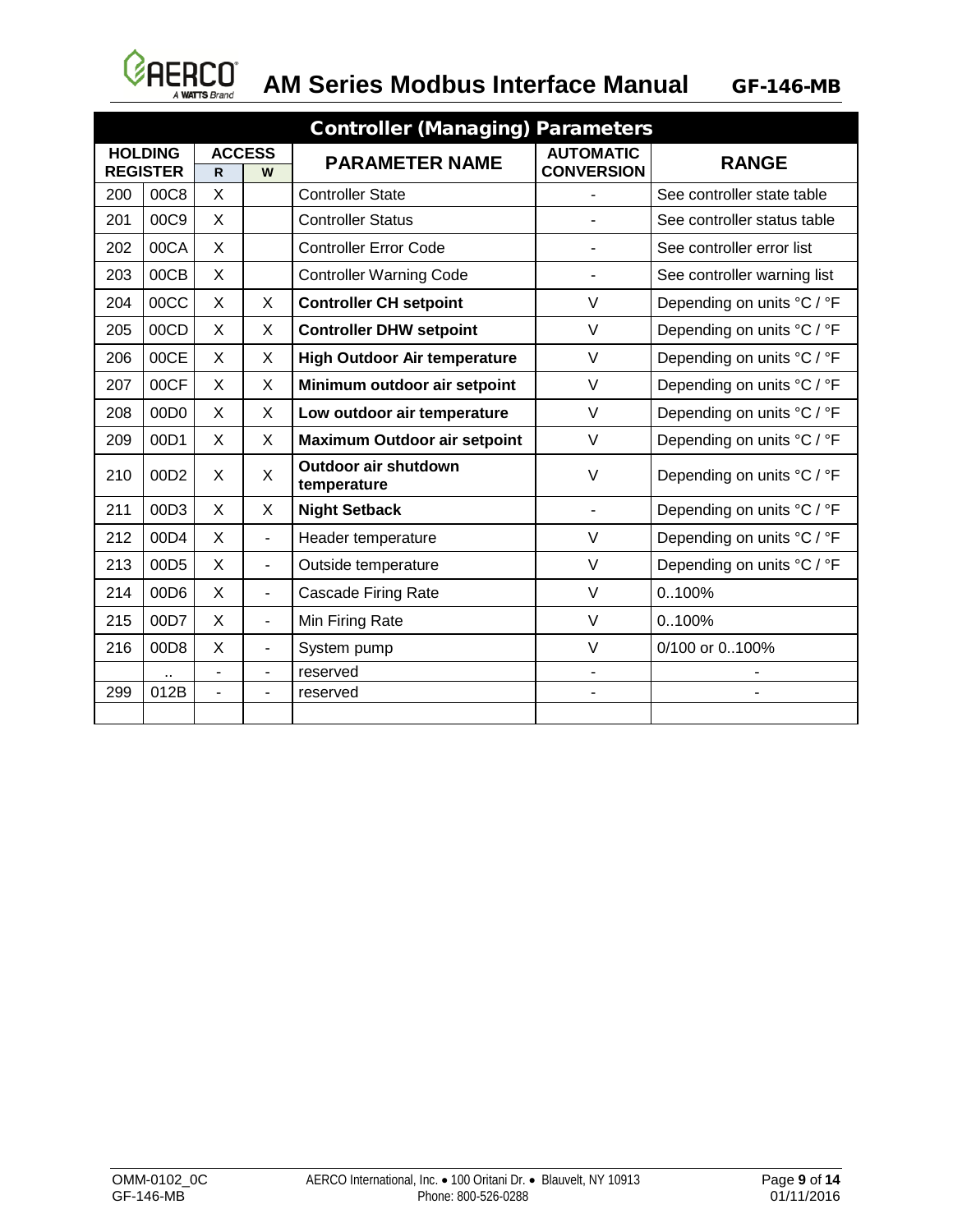

# <span id="page-9-0"></span>CHAPTER 2: ERROR, STATE, AND, STATUS TABLES

## <span id="page-9-1"></span>2.1 LOCKOUT ERROR CODES TABLE

Lockout errors are indicated by an 'A' displayed before the error code number.

| "A" Lockout Error Codes |                                |                |                                                               |  |  |
|-------------------------|--------------------------------|----------------|---------------------------------------------------------------|--|--|
| A<br><b>CODE</b>        | <b>ERROR NAME</b>              | INT.<br>#      | <b>DESCRIPTION</b>                                            |  |  |
| 1                       | IGNIT_ERROR                    | 1              | Three unsuccessful ignition attempts in a row                 |  |  |
| $\overline{2}$          | <b>GV Relay Error</b>          | $\overline{2}$ | Failure detected in the GV Relay                              |  |  |
| 3                       | GV Relay not open error        | 3              | Failure detected in the GV Relay                              |  |  |
| $\overline{4}$          | GV Relay not closing error     | 4              | Failure detected in the GV Relay                              |  |  |
| 5                       | Safety relay error             | 5              | Failure detected in the Safety Relay                          |  |  |
| 6                       | Safety relay open error        | $6\phantom{1}$ | Failure detected in the Safety Relay                          |  |  |
| $\overline{7}$          | Safety relay closed error      | $\overline{7}$ | Failure detected in the Safety Relay                          |  |  |
| 11                      | Blocking too long error        | 11             | Control had a blocking error for more than 20 hours in a row. |  |  |
| 12                      | Fan error                      | 12             | Fan MF deviation for more than 60 sec                         |  |  |
| 13                      | Ram error                      | 13             | Internal software error                                       |  |  |
| 14                      | Wrong eeprom signature         | 14             | Contents of e2prom is not up-to-date                          |  |  |
| 15                      | X ram error                    | 15             | Internal software error                                       |  |  |
| 16                      | E2prom error                   | 16             | No communication with E2prom                                  |  |  |
| 17                      | E2prom error safety C          | 17             | Wrong safety parameters in e2prom                             |  |  |
| 18                      | E2prom error Calibration table | 18             | Wrong calibration table parameters                            |  |  |
| 19                      | State error                    | 19             | Internal software error                                       |  |  |
| 20                      | Rom error                      | 20             | Internal software error                                       |  |  |
| 21                      | Rom error C                    | 21             | Internal software error                                       |  |  |
| 22                      | Air sw not open                | 22             | Air pressure switch not working                               |  |  |
| 23                      | 15MS XRL error                 | 23             | Internal software error                                       |  |  |
| 24                      | Air sw not closed              | 24             | Air pressure switch not working                               |  |  |
| 25                      | Max Temp. Error                | 25             | The external overheat protection is activated                 |  |  |
| 26                      | Stack error                    | 26             | Internal error                                                |  |  |
| 27                      | Flame out too late             | 27             | Flame still present 10 sec. after closing the gas valve       |  |  |
| 28                      | Flame error 1                  | 28             | Flame is detected before ignition                             |  |  |
| 29                      | 20MS XRL error                 | 29             | Internal software error                                       |  |  |
| 30                      | 41MS XRL error                 | 30             | Internal software error                                       |  |  |
| 31                      | Too many flame failures        | 31             | Three times flame lost during one demand                      |  |  |
| 32                      | Flow switch not closed         | 32             | Flow switch not working / No flow                             |  |  |
| 33                      | Flow switch not open           | 33             | Flow switch not working / No flow                             |  |  |
| 34                      | Flag byte integrity            | 34             | Internal software error                                       |  |  |
| 35                      | AD Hi cpl.                     | 35             | Internal software error                                       |  |  |
| 36                      | AD Lo cpl.                     | 36             | Internal software error                                       |  |  |
| 37                      | Register error                 | 37             | Internal software error                                       |  |  |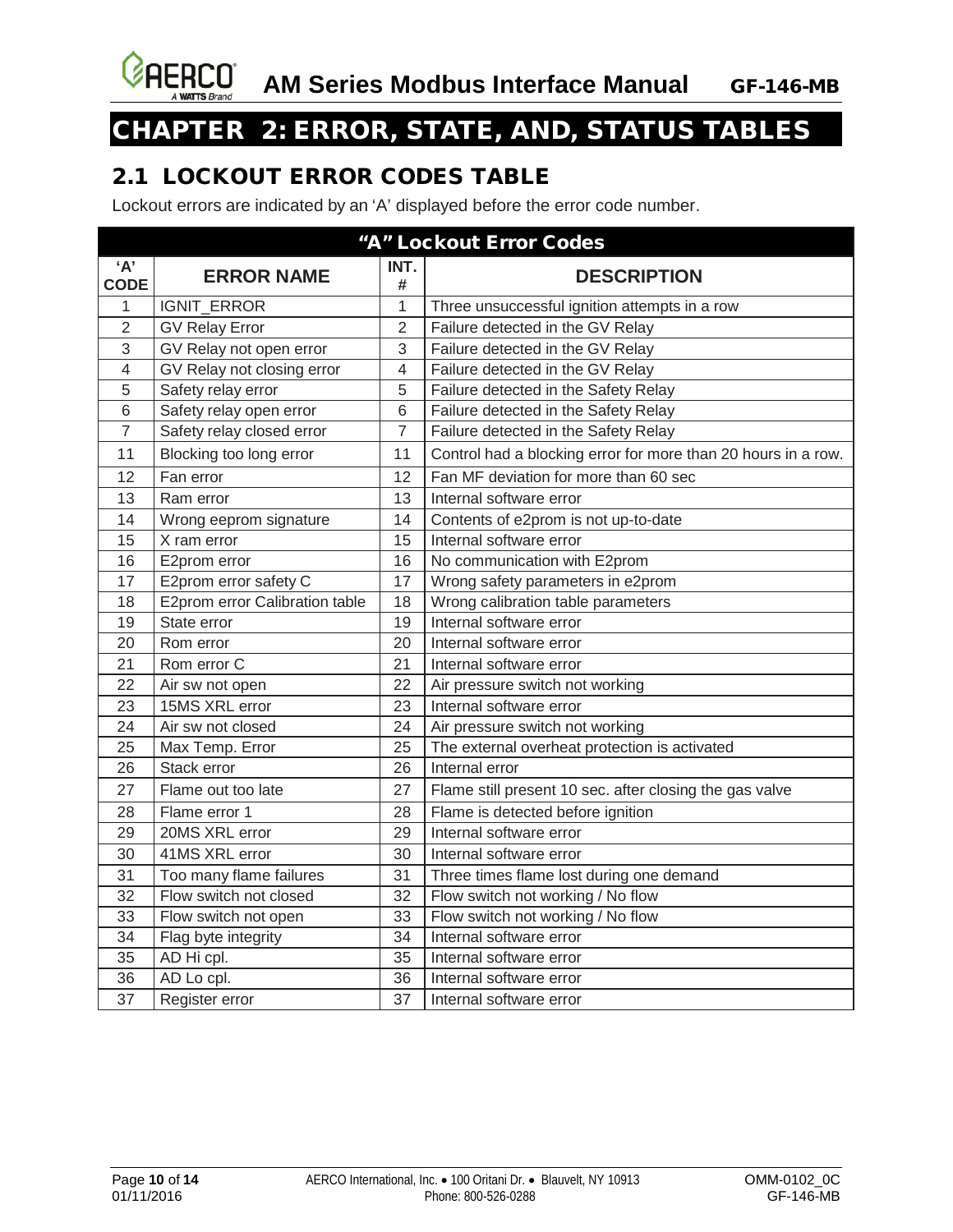

# <span id="page-10-0"></span>2.2 BLOCKING ERROR CODES TABLE

The following errors are related to the general control functions. Blocking errors are indicated by an 'E' before the error code number.

|                    | "E" Blocking Error Codes     |               |                                                            |  |  |
|--------------------|------------------------------|---------------|------------------------------------------------------------|--|--|
| 'Е'<br><b>CODE</b> | <b>ERROR NAME</b>            | <b>INT. #</b> | <b>DESCRIPTION</b>                                         |  |  |
| 45                 | <b>WD INTERNAL ERROR</b>     | 45            | Internal software error                                    |  |  |
| 46                 | <b>WD INTERNAL ERROR</b>     | 46            | Internal software error                                    |  |  |
| 47                 | <b>WD INTERNAL ERROR</b>     | 47            | Internal software error                                    |  |  |
| 48                 | <b>WD INTERNAL ERROR</b>     | 48            | Internal software error                                    |  |  |
| 49                 | <b>WD INTERNAL ERROR</b>     | 49            | Internal software error                                    |  |  |
| 50                 | REFHITOOLO                   | 50            | Internal hardware error                                    |  |  |
| 51                 | REFHITOOHI                   | 51            | Internal hardware error                                    |  |  |
| 52                 | REFLO TOO LO                 | 52            | Internal hardware error                                    |  |  |
| 53                 | REFLO TOO HI                 | 53            | Internal hardware error                                    |  |  |
| 54                 | <b>FALSE FLAME</b>           | 54            | Flame is detected, but no flame is observed.               |  |  |
| 55                 | <b>WATER LEVEL DETECT</b>    | 55            | Low water level detected                                   |  |  |
| 56                 | <b>WATER LEVEL MEAS</b>      | 56            | Low water level measurement error                          |  |  |
| 57                 | LOW WATER CUTOFF             | 57            | Low water sensor error                                     |  |  |
| 58                 | LOW WATER PRESSURE           | 58            | Low water pressure error                                   |  |  |
| 59                 | <b>WATER PRESSURE SENSOR</b> | 59            | Low water pressure                                         |  |  |
| 60                 | <b>FLUE GAS PRESSURE</b>     | 60            | Flue gas pressure error                                    |  |  |
| 61                 | <b>RETURN TEMP</b>           | 61            | Return temperature is higher than stay burning temperature |  |  |
| 62                 | <b>BLOCKED DRAIN</b>         | 62            | Block drain switch is active                               |  |  |
| 64                 | <b>WD FREQ ERROR</b>         | 64            | No Frequency signal or no communication with the WD        |  |  |
| 65                 | PHASE ERROR                  | 65            | Hot neutral reversed                                       |  |  |
| 66                 | <b>NET FREQ ERROR</b>        | 66            | Net freq. error detected in the main                       |  |  |
| 67                 | <b>FAULTY EARTH ERROR</b>    | 67            | Faulty earth connection                                    |  |  |
| 68                 | <b>WD COMM ERROR</b>         | 68            | Watchdog communication error                               |  |  |
| 72                 | <b>SUPPLY OPEN</b>           | 72            | Supply sensor open                                         |  |  |
| 73                 | <b>RETURN OPEN</b>           | 73            | Return sensor open                                         |  |  |
| 76                 | <b>DHW OPEN</b>              | 76            | DHW sensor open                                            |  |  |
| 80                 | <b>SUPPLY SHORTED</b>        | 80            | Supply sensor shorted                                      |  |  |
| 81                 | <b>RETURN SHORTED</b>        | 81            | Return sensor shorted                                      |  |  |
| 84                 | <b>DHW SHORTED</b>           | 84            | DHW sensor shorted                                         |  |  |
| 86                 | <b>FLUE SHORTED</b>          | 86            | Flue sensor shorted                                        |  |  |
| 87                 | <b>RESET BUTTON</b>          | 87            | Reset button error                                         |  |  |
| 93                 | APPLIANCE SELECTION          | 93            | Appliance selection error                                  |  |  |
| 107                | <b>GAS PRESSURE ERROR</b>    | 107           | Gas too low                                                |  |  |
| 108                | FLUW PRESSURE ERROR          | 108           | Flue gas pressure error                                    |  |  |
| 109                | TRIO_MASTER_ERROR            | 109           | Trio master error                                          |  |  |
| 110                | FLAP_NOT_OPEN                | 110           | Flap not open                                              |  |  |
| 111                | FLAP NOT CLSD                | 111           | Flap not closed                                            |  |  |
| 112                | FLOW_SWT_NOT_CLSD_BL         | 112           | Flow switch not closed                                     |  |  |
| 113                | PASSWORD_INCORRECT           | 113           | Password incorrect                                         |  |  |
| 114                | TOO LOW WATER FLOW           | 114           | Water flow for CH is too low.                              |  |  |
| 115                | MULTI_BRN_PARAM_ERROR        | 115           | Multiple burner settings are incorrect.                    |  |  |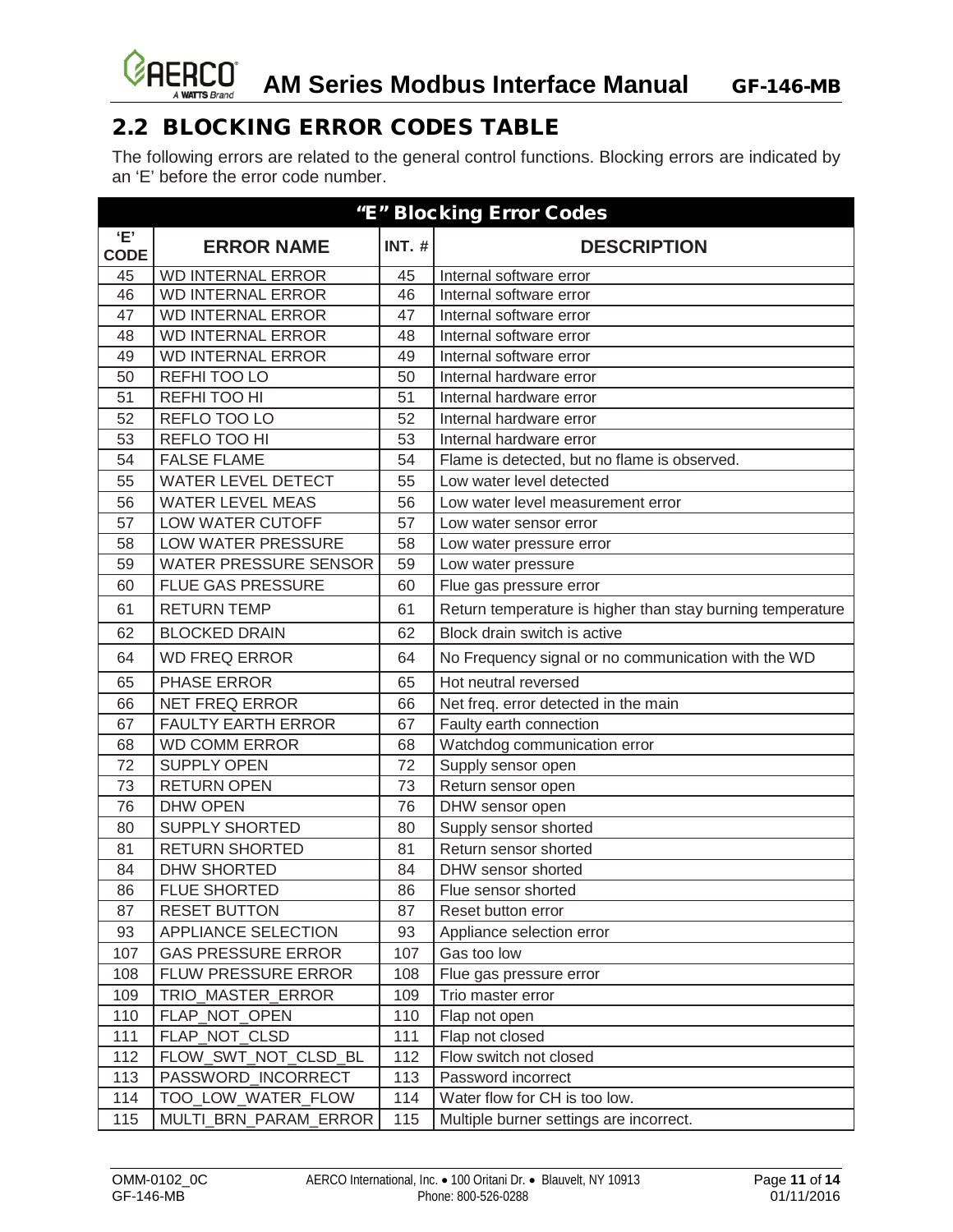

# <span id="page-11-0"></span>2.3 STATE PARAMETERS TABLE

The table below lists a detailed description of the possible values of the *STATE* parameter.

| <b>MN States</b> |            |                     |                                          |  |  |  |
|------------------|------------|---------------------|------------------------------------------|--|--|--|
| <b>STATE</b>     |            | <b>STATE NAME</b>   | <b>DESCRIPTION</b>                       |  |  |  |
| Dec.             | <b>Hex</b> |                     |                                          |  |  |  |
| 0                | 0x00       | RESET <sub>_0</sub> | initialising                             |  |  |  |
| 1                | 0x01       | RESET 1             | initialising                             |  |  |  |
| $\overline{2}$   | 0x02       | STANDBY 0           | standing by (waiting for demand)         |  |  |  |
| $\overline{3}$   | 0x03       | PRE_PURGE           | initiating boiler demand handling        |  |  |  |
| $\overline{4}$   | 0x04       | PRE PURGE 1         | initiating boiler demand handling        |  |  |  |
| 5                | 0x05       | SAFETY_ON           | initiating boiler demand handling        |  |  |  |
| 6                | 0x06       | SAFETY_OFF          | initiating boiler demand handling        |  |  |  |
| 7                | 0x07       | IGNIT 0             | initiating boiler demand handling        |  |  |  |
| 8                | 0x08       | IGNIT 1             | initiating boiler demand handling        |  |  |  |
| 9                | 0x09       | BURN 0              | handle boiler demand                     |  |  |  |
| 10               | 0x0A       | RELAY_TEST_0        |                                          |  |  |  |
| 11               | 0x0B       | RELAY_TEST_1        |                                          |  |  |  |
| 12               | 0x0C       | POST_PURGE_0        | ending boiler demand handling            |  |  |  |
| 13               | 0x0D       | POST_PURGE_1        | ending boiler demand handling            |  |  |  |
| 14               | 0x0E       | PUMP_CH_0           | handling ch demand without boiler demand |  |  |  |
| 15               | 0x0F       | PUMP CH 1           | Post pumping after ch demand end         |  |  |  |
| 16               | 0x10       | PUMP_HW_0           | handling hw demand without boiler demand |  |  |  |
| 17               | 0x11       | PUMP HW 1           | Post pumping after dhw demand end        |  |  |  |
| 18               | 0x12       | ALARM 1             | Error handling                           |  |  |  |
| 19               | 0x13       | ERROR_CHECK         | error handling                           |  |  |  |
| 20               | 0x14       | <b>BURNER BOOT</b>  | controller (re)start                     |  |  |  |
| 21               | 0x15       | CLEAR E2PROM ERROR  | error handling                           |  |  |  |
| 22               | 0x16       | STORE_BLOCK_ERROR   | error handling                           |  |  |  |
| 23               | 0x17       | WAIT_A_SECOND       | error handling                           |  |  |  |

# <span id="page-11-1"></span>2.4 STATUS PARAMETERS TABLE

1. The *STATUS* parameter values are described below

| <b>MN Status</b> |            |                        |                                            |  |  |
|------------------|------------|------------------------|--------------------------------------------|--|--|
| <b>STATUS</b>    |            | <b>STATUS NAME</b>     | <b>DESCRIPTION</b>                         |  |  |
| Dec.             | <b>Hex</b> |                        |                                            |  |  |
| 0                | 0x00       | <b>STANDBY</b>         | standing by (waiting for demand)           |  |  |
| 14               | 0x0E       | <b>BLOCK</b>           | error handling                             |  |  |
| 10               | 0x0A       | <b>ALARM</b>           | error handling                             |  |  |
| 15               | 0x0F       | FROST_PROTECT          | demand for frost protection                |  |  |
| 16               | 0x10       | <b>CH</b>              | demand for central heating                 |  |  |
| 17               | 0x11       | <b>RESET STATE</b>     | initializing                               |  |  |
| 18               | 0x12       | <b>STORAGE</b>         | demand for store                           |  |  |
| 19               | 0x13       | <b>TAP</b>             | demand for tap (hw)                        |  |  |
| 20               | 0x14       | PRE HEAT               | demand for pre heat (of hw heat exchanger) |  |  |
| 21               | 0x15       | STORE_WARM_HOLD        | demand for pre heat (of hw store)          |  |  |
| 22               | 0x16       | <b>GENERAL PUMPING</b> |                                            |  |  |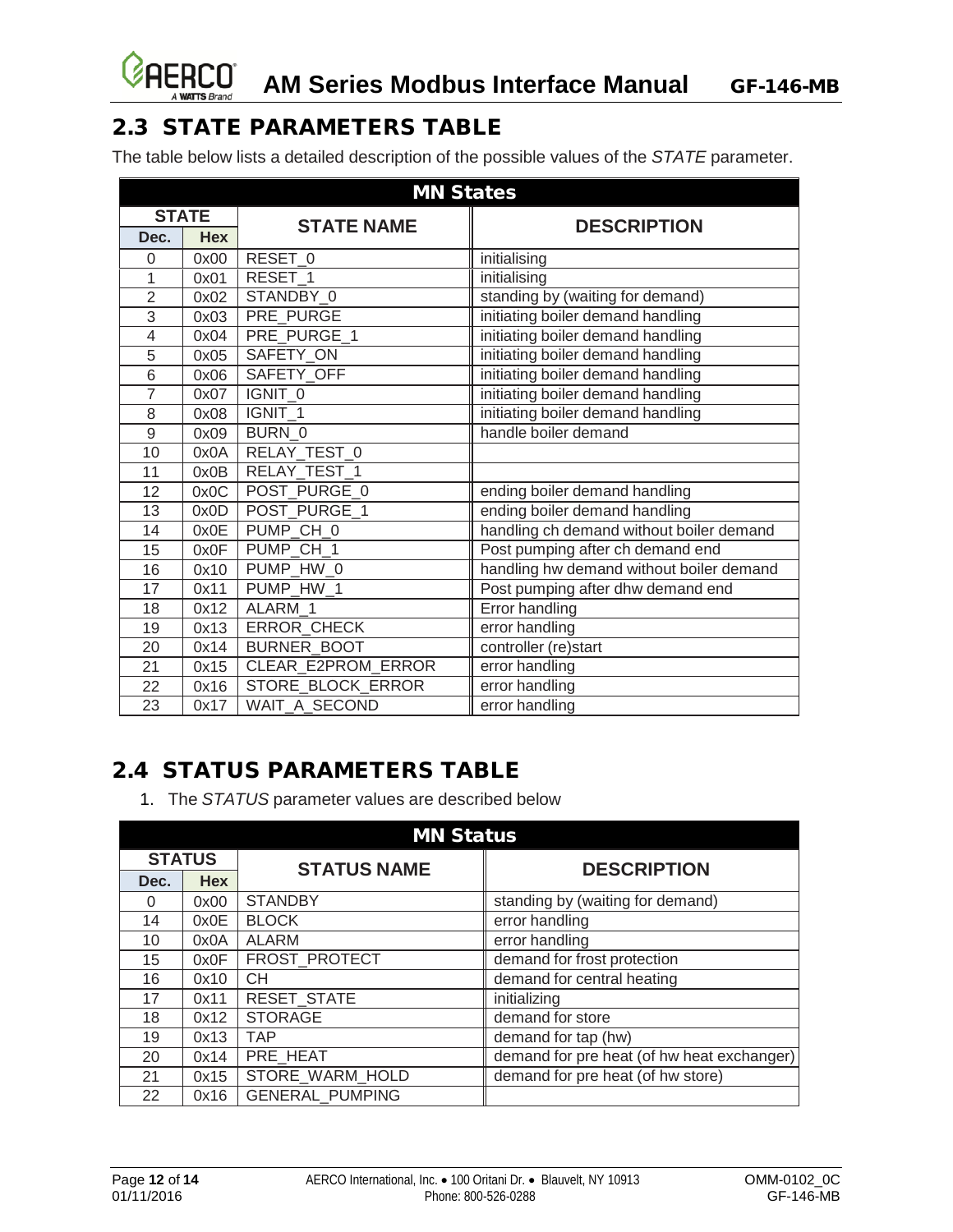

# **NOTES:**

Ø